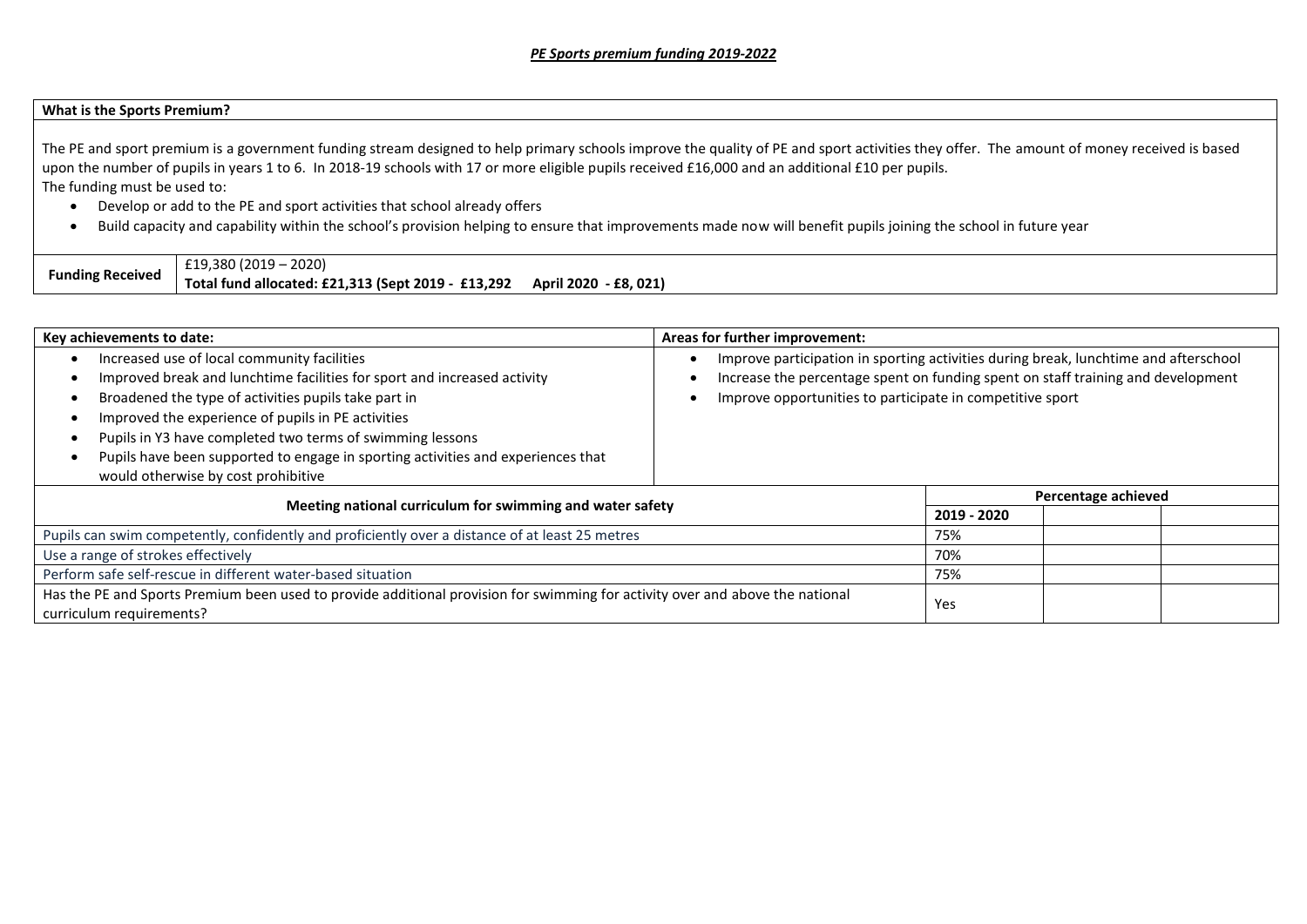| Key Indicator 1: The engagement of all pupils in physical activity. Chief Medical Officer guidelines recommend that primary school children undertake<br>at least 30 minutes of physical activity per day in school |                                                                                                                                                                                                                        |                                                  |                                                                                                                                                                                                                                                       | <b>Total Funding Allocated: £10,900</b><br>Percentage of total allocation: 51%                                                                                                                 |
|---------------------------------------------------------------------------------------------------------------------------------------------------------------------------------------------------------------------|------------------------------------------------------------------------------------------------------------------------------------------------------------------------------------------------------------------------|--------------------------------------------------|-------------------------------------------------------------------------------------------------------------------------------------------------------------------------------------------------------------------------------------------------------|------------------------------------------------------------------------------------------------------------------------------------------------------------------------------------------------|
| <b>School Focus</b>                                                                                                                                                                                                 | <b>Actions to achieve</b>                                                                                                                                                                                              | <b>Funding allocated</b>                         | <b>Evidence and impact</b>                                                                                                                                                                                                                            | <b>Sustainability and next steps</b>                                                                                                                                                           |
| To develop a broad range of<br>activities that are<br>taught/experienced in the<br>wider curriculum and                                                                                                             | Community facilities to be used to enable<br>pupils to be aware of their local venues                                                                                                                                  | (funded as part of<br>sports<br>partnership SLA) | Pupils regularly participate in sports and<br>competitions at venues in their local community,<br>including: Northfield Sports College, Billingham<br>Forum, Billingham Synthonia Football Club,<br>Billingham Rugby Club, Stockton Riverside College | Pupils will be encouraged to us<br>facilities outside of school next year.<br>Continue funding through the Sports<br>Partnership, next year.                                                   |
| community                                                                                                                                                                                                           | Book a range of instructors (from the wider<br>community) to deliver extra PE sessions to<br>encourage pupils to access sports/clubs<br>held in their locality                                                         | £1,600                                           | Pupils have participated in additional lessons in<br>boxing, hula hooping, judo, street dance                                                                                                                                                         | Pupils will be encouraged to us<br>facilities outside of school next year.                                                                                                                     |
| Improve the playtime facilities                                                                                                                                                                                     | Employ a Sports Apprentice to organise and<br>supervise a rolling program of activities for<br>break times including a variety of lunchtime<br>clubs                                                                   | £2,000                                           | All pupils in KS2 were given greater opportunities<br>of participating in sports during break and lunch<br>times.                                                                                                                                     | Continue to encourage pupils to use<br>facilities throughout the year.                                                                                                                         |
| to encourage pupils to be more<br>involved in sport and more<br>structured physical activity                                                                                                                        | Purchase PE equipment trolleys and a range<br>of outdoor equipment for pupils to use<br>during break times to encourage active<br>games and practising of skills such as<br>throwing and catching, and balancing       | £250 per trolley<br>and equipment<br>$3x = £750$ | Pupils are more active during morning, lunch and<br>afternoon breaks                                                                                                                                                                                  | Audit resources regularly to monitor<br>usage and condition of equipment.<br>Continue to encourage pupils to use<br>facilities throughout the year.<br>Repair/replace equipment when<br>needed |
| Provide pupils with<br>opportunities to participate in<br>different sports that will benefit                                                                                                                        | Book a yoga instructor for extra PE and<br>wellbeing sessions                                                                                                                                                          | £450                                             | Pupils in KS1 understand how to regulate their<br>emotions and feelings in order to function more<br>effectively were able to enjoy the wellbeing<br>benefits of PE.<br>Pupils are more able to deal with difficult<br>situations in a calm manner    | Pupils are encouraged to use<br>techniques learned in lesson time to<br>improve their wellbeing                                                                                                |
| them emotionally and<br>physically; children to learn<br>about ways to develop heathy<br>lifestyles including their mental<br>well-being                                                                            | Provide ALL children with an extra 30<br>minutes of structured physical activity per<br>week (lead by Level 5 PE Specialist TAs)<br>additional to the 2hrs of PE lessons led by<br>class teachers and active playtimes | £3,600                                           | All pupils are participating in more structured<br>physical activity per week.                                                                                                                                                                        |                                                                                                                                                                                                |
|                                                                                                                                                                                                                     | Ensure a range of subsidised after school<br>clubs are held each term and accessible to<br>all pupils                                                                                                                  | £2,500                                           | 40% of all pupils have attended a variety of clubs<br>including: tennis, football, multi-sports, dance,<br>dodgeball, cookery.                                                                                                                        |                                                                                                                                                                                                |